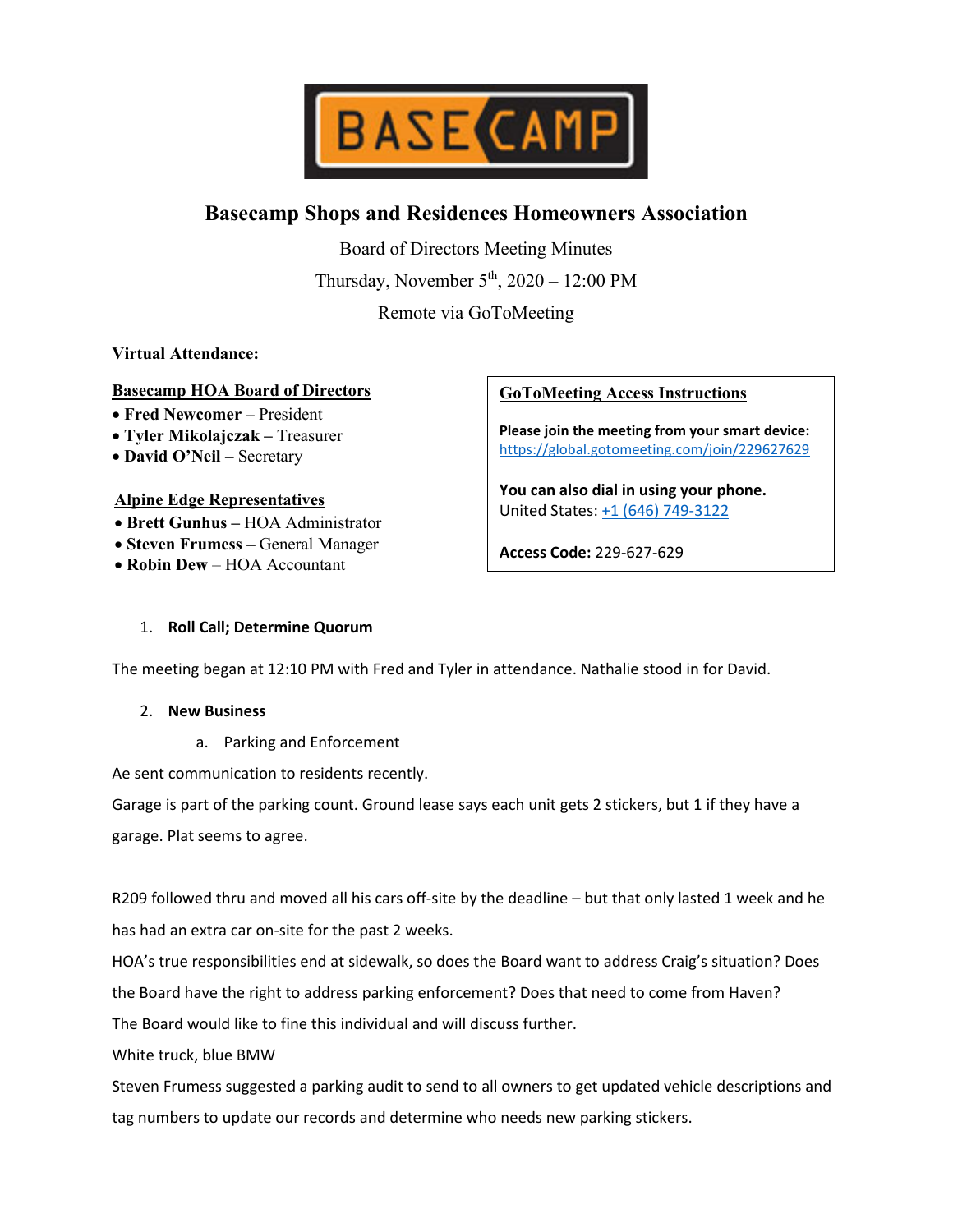#### b. Deck Shade Devices

Fred Newcomer had a discussion with Candice Warren and another with Tim Warren about the umbrella that she had on the deck. Fred has reached out to other local HOAs to see if they allowed for umbrellas or other shade devices, and none of them did. Fred opened up the discussion to see if these should not be allowed.

#### Tentative verbiage:

Shade devices must be weighted down, no logos, earth-tones only…

No determination made – the Board will talk about it over the next week & see if an agreement can be made.

- c. Rules and Regulations Review and Update
- $\bullet$  2<sup>nd</sup>-to-last sentence in rule 1 (heat pump filters) should be removed.
- Fred & Tyler to review whole set of R&Rs to see what can be removed for a newer cleaner version.

Alpine Edge Routine Maintenance Schedule

- Steven reviewed Alpine Edge's routine maintenance schedule.
- Wet sprinkler test
- Fire extinguisher test
- Fred's extinguisher last tested Jan/Feb 2019

Update on a homeowner's report of a guy peeing on garage #1.

AE had Ankorholz spray, but it seems to require another spray.

Fred mentioned that dogs have been peeing on the trim and Fred would like to address that.

AE to get the Service Team back up to spray & keep a closer eye on Common Areas moving forward.

Fred saw young woman white skirt Oldsmobile in garage access aisle few days ago (7:00 AM) she also peed next to garage #4.

Fred asked that the AE Service Team start paying a bit more attention to detail.

Fred also brought up weathered keypads and they seem to be getting worse, but the cause is uncertain.

It could be weathering but seems more like scratching.